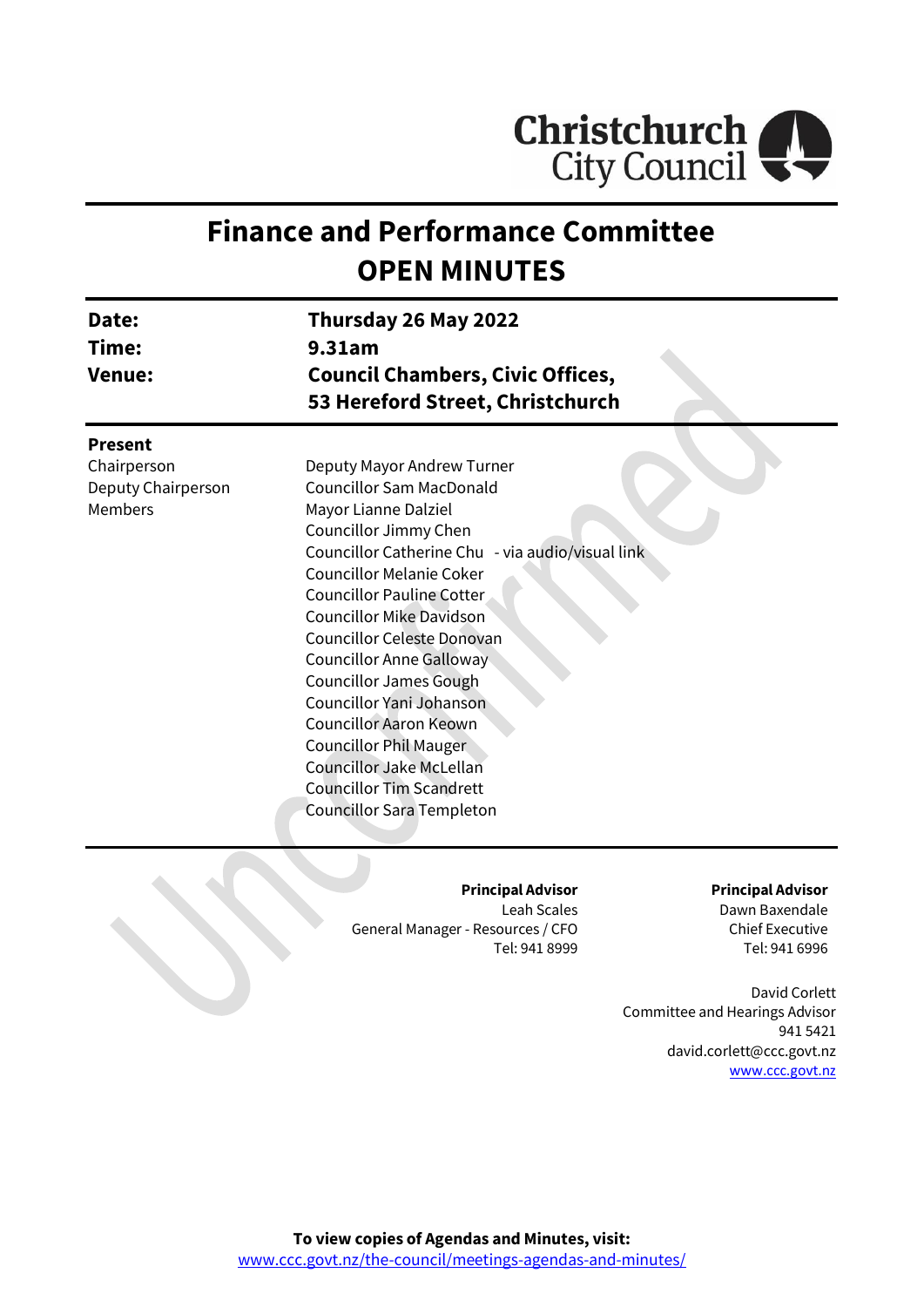

- **Part A Matters Requiring a Council Decision**
- **Part B Reports for Information**
- **Part C Decisions Under Delegation**

### **Karakia Tīmatanga**: Deputy Mayor Turner

The agenda was dealt with in the following order.

### **1. Apologies Ngā Whakapāha**

#### **Part C Committee Resolved FPCO/2022/00038**

That the apologies received from Mayor Dalziel for a possible late arrival and early departure, Councillor Galloway for a possible early departure, and Councillor Templeton for a possible partial absence be accepted.

**Deputy Mayor/Councillor Keown <b>Carried** 

# **2. Declarations of Interest Ngā Whakapuaki Aronga**

#### **Part B**

Mayor Dalziel and Deputy Mayor Turner are Christchurch Foundation Board Members and declared an interest in Item 14 - Christchurch Foundation Budget - 2022/2023. Councillor Mauger is a director on the Board of Transwaste and declared an interest in item19 Implication of Organics Processing Plant.

# **3. Confirmation of Previous Minutes Te Whakaāe o te hui o mua**

#### **Part C**

### **Committee Resolved FPCO/2022/00039**

That the minutes of the Finance and Performance Committee meeting held on Thursday, 28 April 2022 be confirmed.

Deputy Mayor/Councillor Templeton **Carried**

# **18. Resolution to Include Supplementary Reports**

#### **Committee Resolved FPCO/2022/00040**

That the reports be received and considered at the Finance and Performance Committee meeting on Thursday, 26 May 2022.

#### **Open Items**

19. Implications of Organics Processing Plant Closure

Deputy Mayor/Councillor MacDonald **Carried**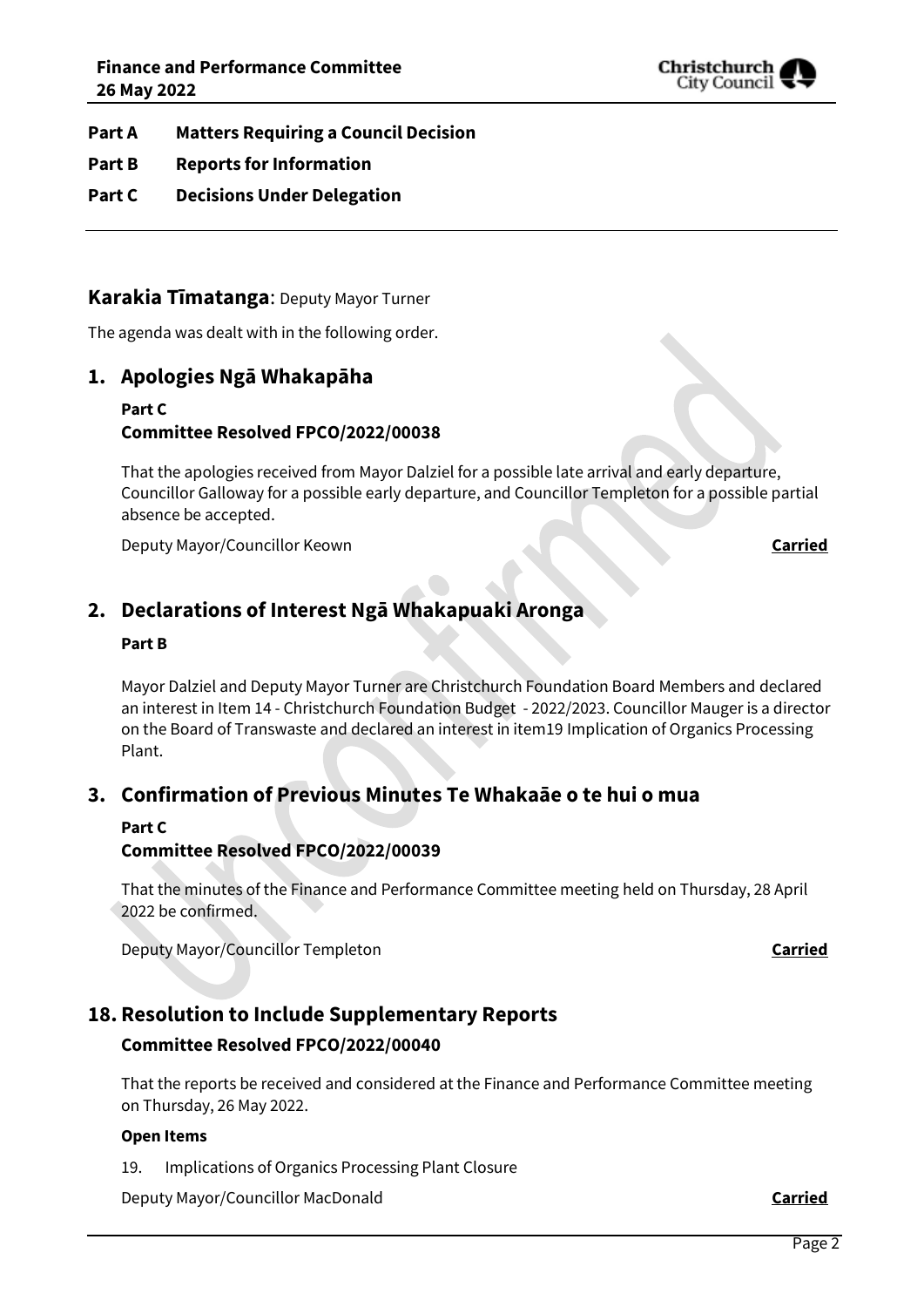

# **4. Public Forum Te Huinga Whānui**

#### **Part B**

There was no public forum.

# **5. Deputations by Appointment Ngā Huinga Whakaritenga**

#### **5.1 John Gould**

John Gould spoke in relation to item 19 Organics Processing Plant and item 12 South Library. A copy of his presentation is attached.

#### **Attachments**

A Presentation John Gould [⇨](../../../RedirectToInvalidFileName.aspx?FileName=FPCO_20220526_MAT_7513.PDF#PAGE=3)

### **5.2 Alexandra Davids**

Alexandra Davids spoke in relation to item 7 Christchurch Waste Water Treatment Plant.

Councillor Gough left the meeting at 9.53am and returned at 10.14am. Councillor MacDonald left the meeting at 9.58am and returned at 10.11am.

#### **5.3 Bailey Peryman**

Bailey Peryman spoke in relation to item 19 Organics Processing Plant.

#### **5.4 Bruce King**

Bruce King spoke on item 7 Christchurch Waste Water Treatment Plant and item 19 Organics Processing Plant.

### **5.5 Don Gould**

Don Gould spoke in relation to item 7 Christchurch Waste Water Treatment Plant. His presentation is attached.

#### **Attachments**

A Presentation Don Gould  $\n <sup>2</sup>$ 

Councillor Gough left the meeting at 10.30am and returned at 10.50am.

#### **5.5 Finn Jackson**

Finn Jackson spoke on item 12 South Library.

Mayor Dalziel joined the meeting at 10.35am.

#### **5.6 Michael Williams**

Michael Williams spoke on item 7 Christchurch Waste Water Treatment Plant and item 19 Organics Processing Plant

# **6. Presentation of Petitions Ngā Pākikitanga**

#### **Part B**

There was no presentation of petitions.

The meeting adjourned at 10.50am and resumed at 11.10am.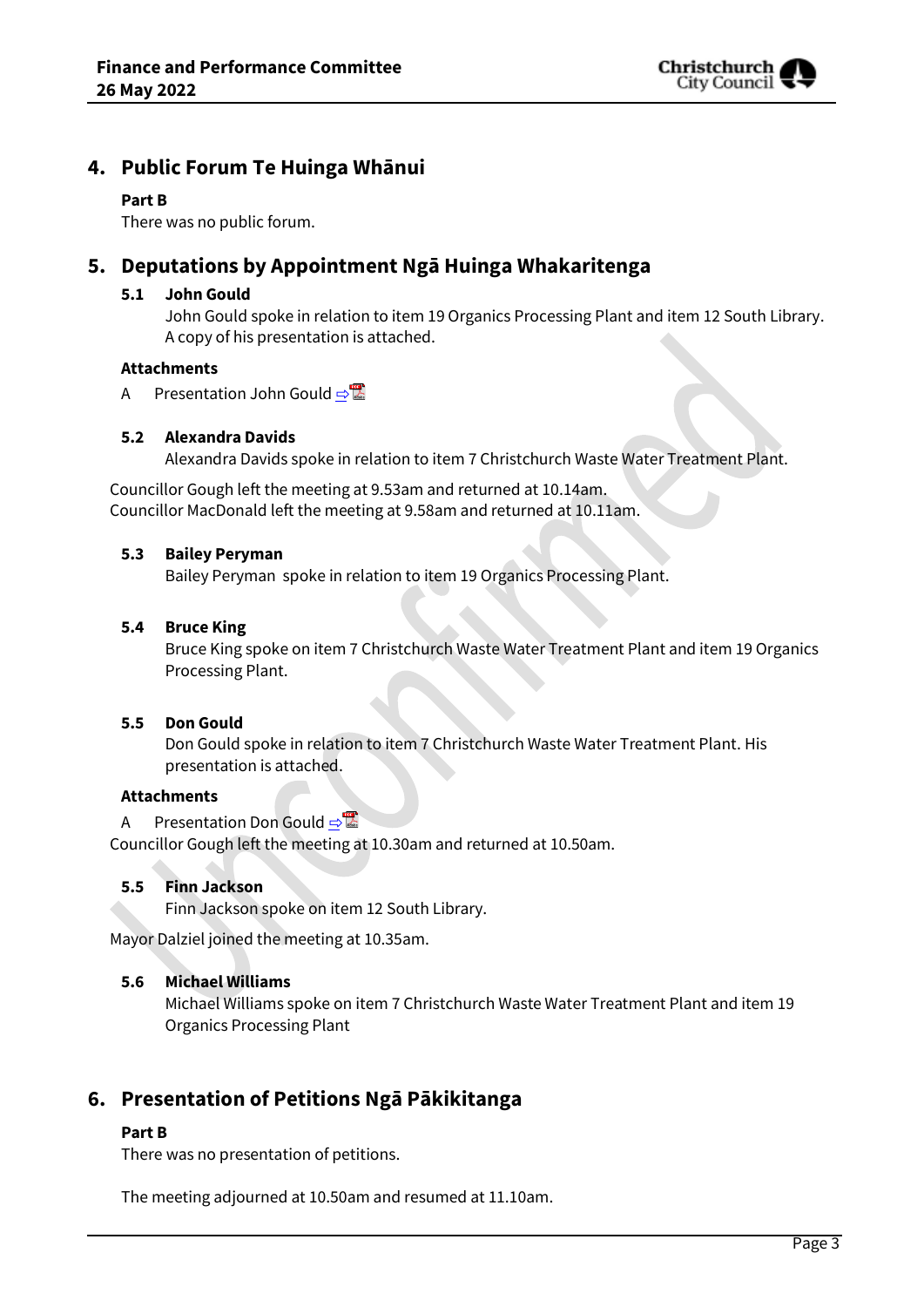

Councillor MacDonald left the meeting at 12.01pm and returned at 12.08pm. Councillor Gough left the meeting at 12.08pm and returned at 12.18pm. Councillor Gough left the meeting at 12.59pm and was not present for the vote on item 7.

# **7. Christchurch Wastewater Treatment Plant Recovery Update Committee Comment**

- 1. Staff spoke to their presentation (attached).
- 2. The Committee asked staff to:
	- provide information on Ministry of Education air purifiers;
	- consider setting up a small group of residents (through an informal process) to look at effective community communications; consider how to reduce the need for individual resident questions; provide clarity around dates and locations for meeting/briefing community board consider the impact of excess water charges on the community; and communicate information around noise impact;
	- report back to councillors on results from outdoor air quality sensors;
	- share notes with councillors on recent meetings with ECan and the CDHB and consider how partner agencies might engage with Council on air quality;
	- report back on discussions with Christchurch NZ and others relating to business support.

#### **Officer Recommendations Ngā Tūtohu**

That the Finance and Performance Committee:

- 1. Receives the information in this update.
- 2. Agrees the community support package as outlined in the report, up to the value of \$1M.
- 3. Notes the support package will be funded from operational surpluses.

#### **Committee Resolved FPCO/2022/00041**

#### **Part C**

That the Finance and Performance Committee:

- 1. Receives the information in this update.
- 2. Agrees the community support package as outlined in the report, up to the value of \$1M: and
	- a That staff report back to Council, the Community Board and community on the application of the grant funding and come back to Council if further funding is required.
- 3. Notes the support package will be funded from operational surpluses.
- 4. Note that staff will review the support package and report back on any recommended future measures.
- 5. That staff reassess the areas that have a high number of complaints, such as South Brighton/South Shore and provide advice to Council on including them as part of the grant scheme.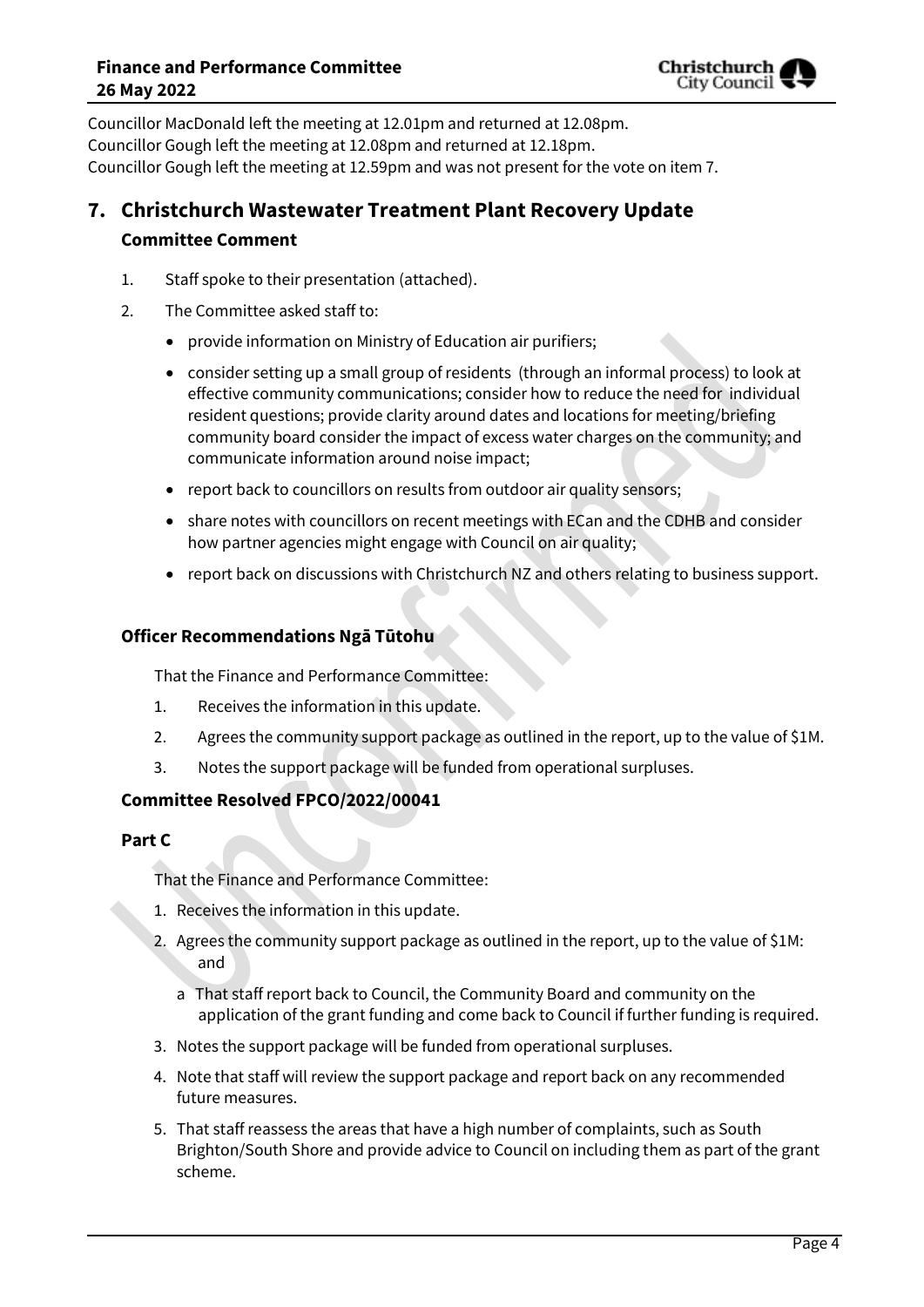- 6. That Council request staff provide a Response and Recovery Action Programme or similar that provides oversight of the timeframes, the roles, and the outcomes of the various work streams dealing with the fire at the Christchurch Wastewater Treatment Plant.
- 7. That staff work closely with the community and Community boards on communications, wellbeing and environmental considerations.
- 8. That Council requests the CDHB and the Ministry of Health establish a Health Register of affected residents.

Councillor Donovan/Councillor Templeton **Carried Attachments**

A Staff presentation on Waste Water Treatment Plant **[⇨](../../../RedirectToInvalidFileName.aspx?FileName=FPCO_20220526_MAT_7513.PDF#PAGE=18)</u>置** 

## **14. Christchurch Foundation - Budget 2022/23**

### **Committee Resolved FPCO/2022/00042 Officer recommendation accepted without change**

#### **Part C**

That the Finance and Performance Committee:

- $1.$ Approves funding support to the Christchurch Foundation for 2022/23 of \$200,000; and
- 2. Notes the funding allocation in 2022/23 is the Christchurch Foundation's final call under the Support Agreement dated 19 December 2018.

Councillor MacDonald/Councillor Davidson **Carried**

The Mayor and Deputy Mayor did not vote on item 14 having declared an interest.

The meeting adjourned at 1pm and resumed at 2.02pm. Councillor Galloway did not return to the meeting after the break.

#### **19. Implications of Organics Processing Plant Closure**

#### **Committee Comment**

- 1. Staff spoke to their presentation (attached).
- 2. Staff indicated they could undertake dust monitoring.
- 3. Staff to provide a briefing to Councillors from an odour expert.

#### **Officer Recommendations Ngā Tūtohu**

That the Finance and Performance Committee:

- 1. Receive the report and the information contained in the report.
- 2. Confirm the previous resolution of 26 April 2022, to

*Support the continued operation at the Metro Place site with the current process controls to manage and mitigate odour until an alternative facility is operational.*

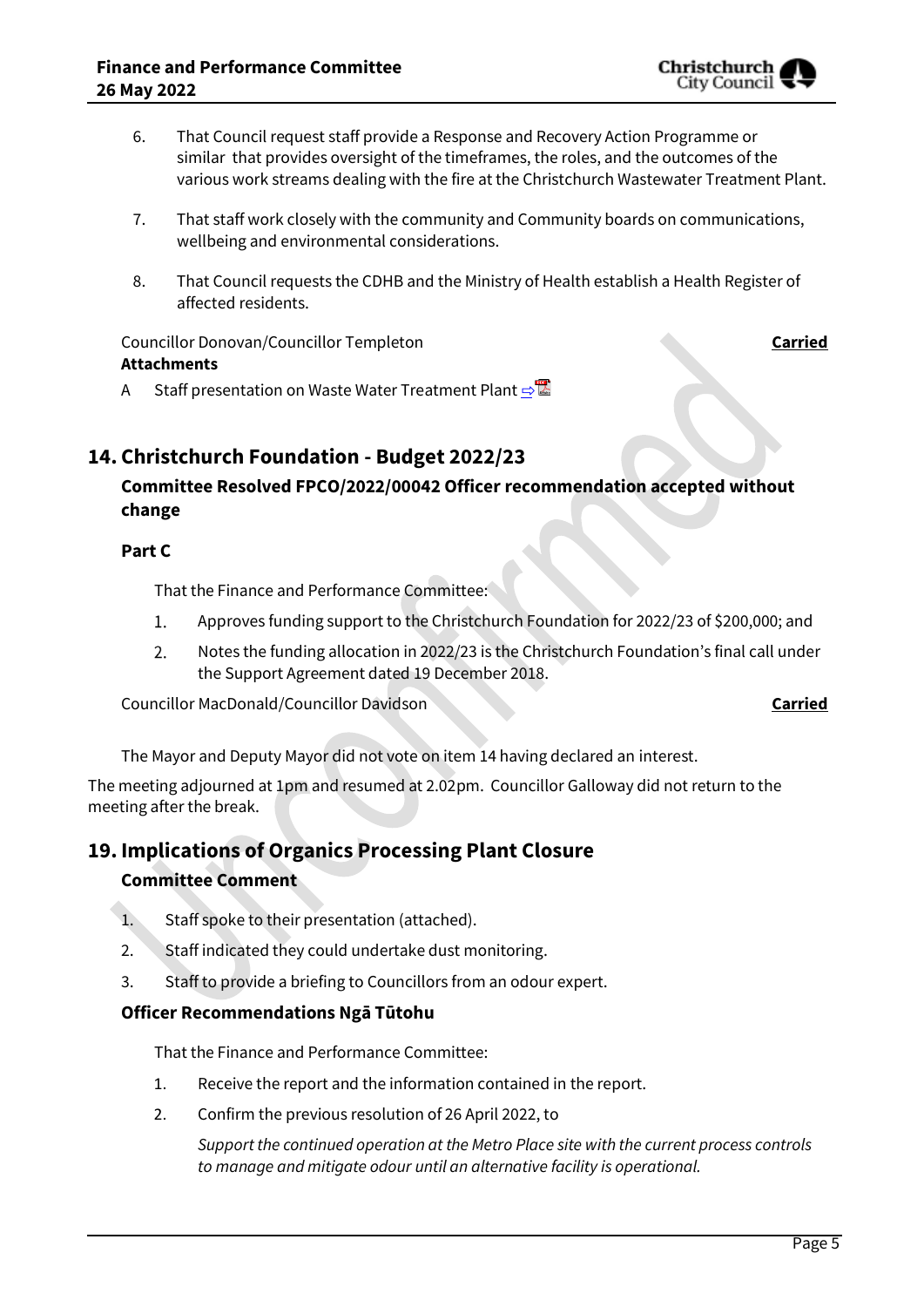

- 3. Notes staff will consider whether any further process control measures can be implemented to mitigate the risk of odours beyond the boundary
- 4. Notes staff will use all measures possible to expedite the procurement process for an alternative facility.
- 5. Agrees that the public excluded information will be released when the Chief Executive is satisfied that the threshold for release has been met.

#### **Committee Resolved FPCO/2022/00043**

#### **Part C**

That the Finance and Performance Committee:

- 1. Receive the report and the information contained in the report.
- 2. Confirm the previous resolution of 26 April 2022, to

*Support the continued operation at the Metro Place site with the current process controls to manage and mitigate odour until an alternative facility is operational.*

- 3. Notes staff will consider whether any further process control measures can be implemented to mitigate the risk of odours beyond the boundary
- 4. Notes staff will use all measures possible to expedite the procurement process for an alternative facility and/or method.
- 5. Agrees that the public excluded information will be released when the Chief Executive is satisfied that the threshold for release has been met.
- 6. Request Council to continue to support and enhance community composting initiatives.
- 7. Request staff investigate removing the tailings and covering more of the operation and report back to Council as soon as possible.

Councillor Davidson/Councillor Cotter **Carried**

Recommendation 2 was voted on separately prior to the vote on the remaining recommendations. On voting on recommendation 2 a division was called for.

*The division was declared carried by 9 votes to 6 votes the voting being as follows:*

| For:       | Deputy Mayor Turner, Councillor MacDonald, Mayor Dalziel, Councillor Cotter,<br>Councillor Davidson, Councillor Donovan, Councillor Gough, Councillor Scandrett<br>and Councillor Templeton |
|------------|---------------------------------------------------------------------------------------------------------------------------------------------------------------------------------------------|
| Against:   | Councillor Chen, Councillor Chu, Councillor Coker, Councillor Johanson, Councillor<br>Keown and Councillor McLellan                                                                         |
| Abstained: | <b>Councillor Mauger</b>                                                                                                                                                                    |

#### **Attachments**

A Staff presentation OPP ⇒

Councillor Gough and Councillor MacDonald left the meeting at 2.55pm and returned at 2.58pm during item 19.

An adjournment was taken at 3.32pm during item 19, and the meeting resumed at 3.45pm.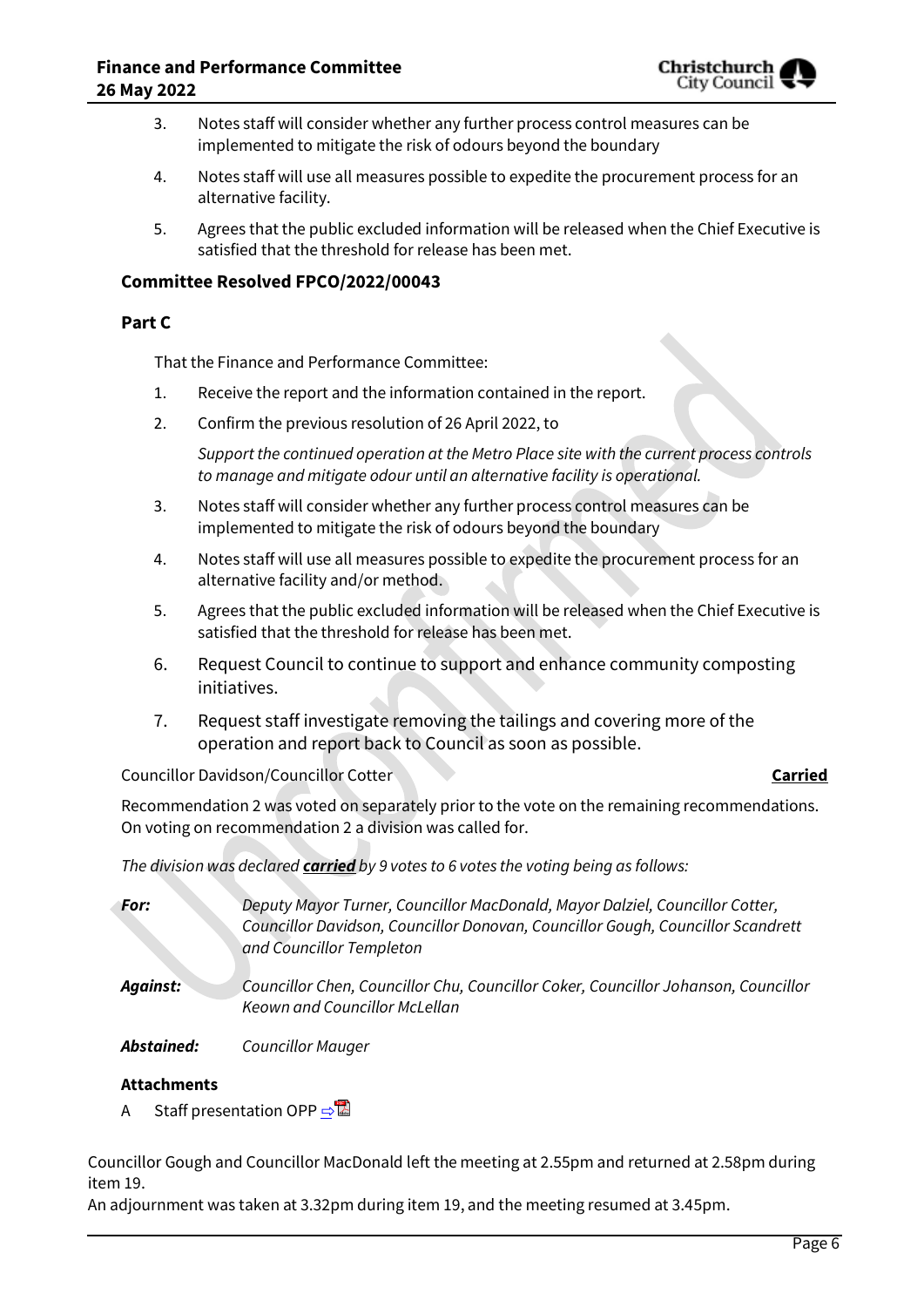Councillors Templeton, MacDonald and Gough left the meeting at 4.16pm at the conclusion of item 19 and did not return.

# **12. South Library Te Kete Wānanga o Wai Mōkihi - Earthquake Repair Options Committee Comment**

1. The Committee agreed that this item be considered at the next meeting of the Sustainability and Resilience Committee.

#### **Officer Recommendations Ngā Tūtohu**

That the Finance and Performance Committee:

- 1. Direct staff to progress the design for a rebuild of the South Library Facility on its existing site.
- 2. Endorse the development of a concept design and costing for consideration by Council in Q1 2023.
- 3. Note that the advancement of the project to construction will require additional funding in Annual Plan 2023-2024 and or a Long Term Plan adjustment.

#### **Committee Decisions under Delegation**

#### **Part C**

It was resolved on the motion of Mayor Lianne Dalziel, seconded by Deputy Mayor Andrew Turner that item 12 be adjourned to the Sustainability and Community Resilience Committee meeting at 9.30am 1 June 2022 in the Council Chambers.

# **11. Te Kaha Project - Elected Member Update**

*Secretarial note*: This item was withdrawn from the agenda and so was not discussed at the meeting.

# **8. Key Performance Results April 2022**

#### **Committee Resolved FPCO/2022/00044 Officer recommendation agreed without change**

#### **Part C**

That the Finance and Performance Committee:

Receives the information provided in the Key Performance Results for March 2022. 1.

Deputy Mayor/Councillor Johanson **Carried**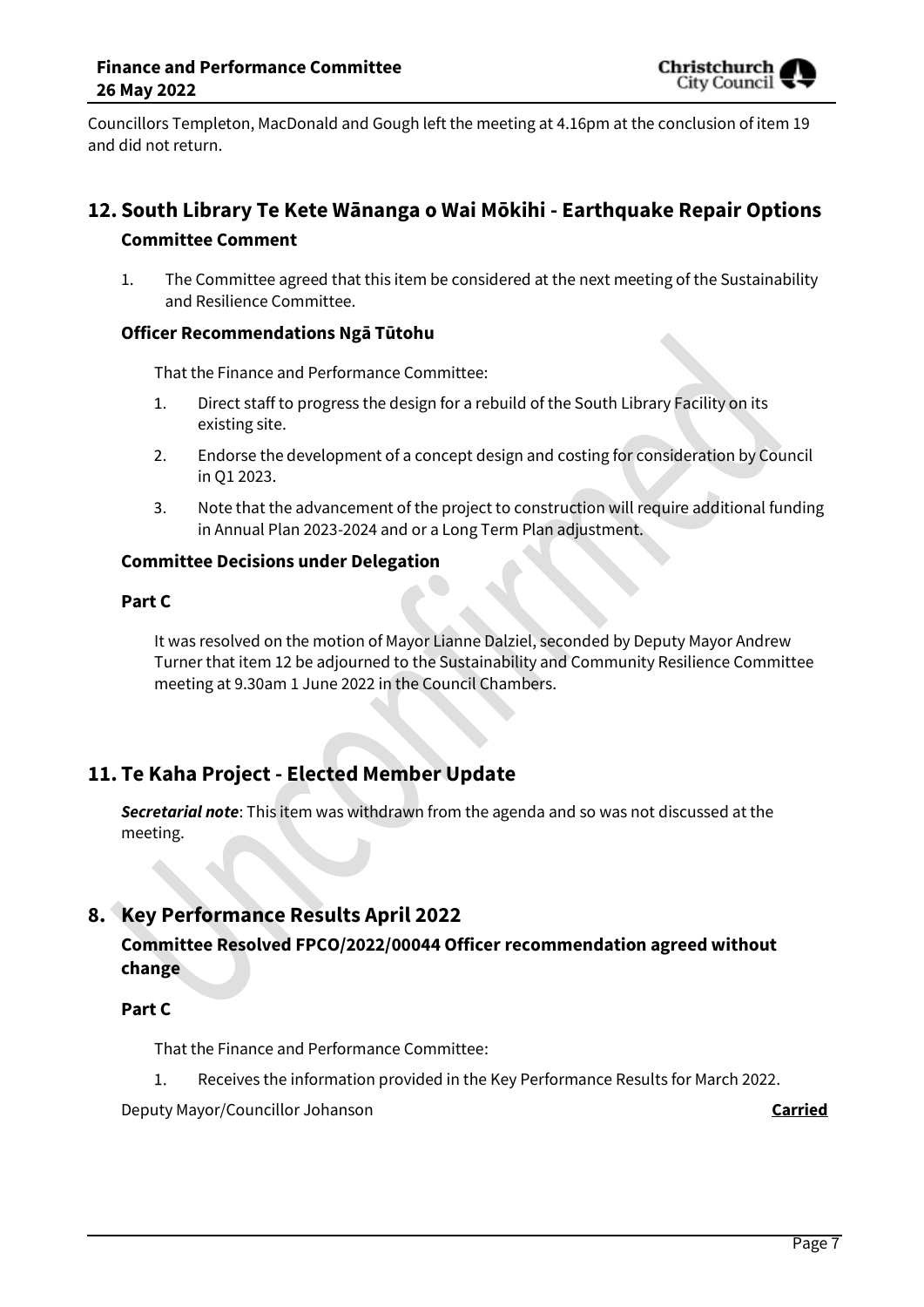# **9. Financial Performance Report - April 2022 Committee Resolved FPCO/2022/00045 Officer recommendation agreed without change**

#### **Part C**

That the Finance and Performance Committee:

- $1.$ Receives the information in the Financial Performance Report for April 2022.
- Notes the breach of the Funding risk policy limit, likely until September/October 2022  $2.$ and the staff advice supporting it.

**Deputy Mayor/Councillor Scandrett Carried** Carried Carried

# **10. Capital Programme Performance Report - April 2022**

# **Committee Resolved FPCO/2022/00046 Officer recommendation agreed without change**

#### **Part C**

That the Finance and Performance Committee:

1. Receive the information in the Capital Programme Performance Report

Councillor Cotter/Councillor Davidson **Carried**

Councillors Mauger and Keown left the meeting at 4.32pm and did not return. Councillor Coker left the meeting at 4.34pm during item 10 and did not return.

# **13. Local Government Funding Agency - Quarter 3, 2021/22 Performance Report**

### **Committee Resolved FPCO/2022/00047 Officer recommendation agreed without change**

#### **Part C**

That the Finance and Performance Committee:

1. Receives the Local Government Funding Agency's Quarter 3 2021/22 Performance Report.

Deputy Mayor/Councillor Scandrett **Carried**